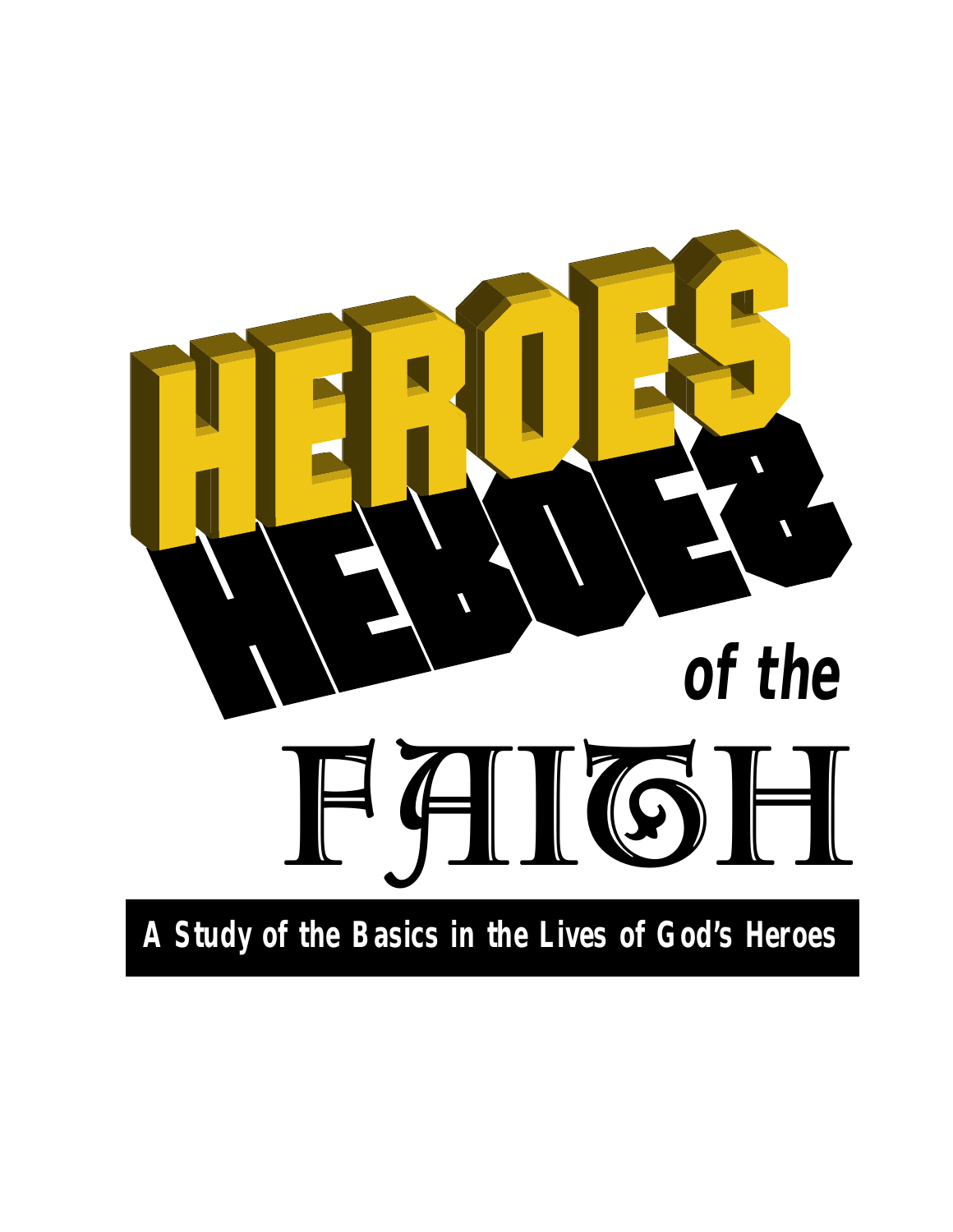

# Defi

**'David' means 'Beloved'.**

## Description:

**Read I Samuel 16,17 Psalm 19**

**Extra Reading: I Samuel 16-30, II Samuel (all)**

#### Derivation:

**What was the quality of his relationships with family and friends? How did these relationships affect his life?**

# FAIGH

## Demonstration:

**As you study David what do you see in him that shows him to be a person of character? What challenges you from his life? What do you believe to be the message of his life? What are his strong points and weaknesses? How did he live up to the meaning of his name?**

## Devotion:

**Please read Psalm 19. (David wrote this psalm.)**

**What do you see from this passage about David's commitment to God and His Word? What do you believe is the connection between David's love for the Word and the character of his life?**

# Decision:

**What difference does David's example make to YOU? In looking at your summer do you believe that it will be important to spend regular consistent time in God's Word? What can you do specifically to make sure you are in the Word consistently this summer?**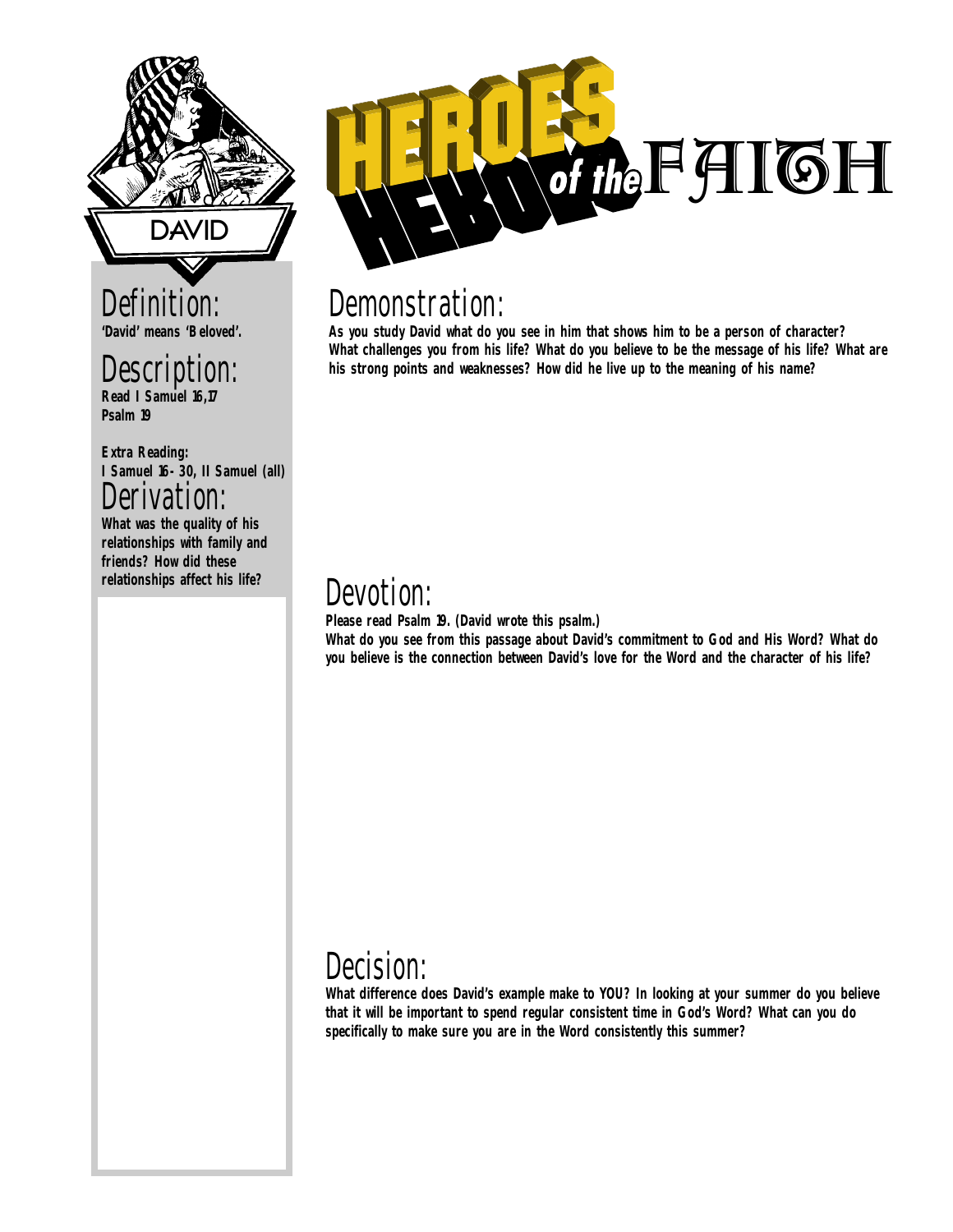

#### Definition: **'Mary' means 'Strength'.**

#### Description: **Read Luke 10:38-42**

**Extra Reading:**

#### **John 11, 12:1-8** Derivation:

**What was the quality of her relationships with family and friends? How did these relationships affect her life?**



## Demonstration:

**As you study Mary what do you see in her that shows her to be a person of character? What challenges you from her life? What do you believe to be the message of her life? What are her strong points and weaknesses? How did she live up to the meaning of her name?**

## Devotion:

**Please read Luke 10:38-42 again.**

**What do you see from this passage about Mary's commitment to Jesus and His Word? What do you believe is the connection between Mary's love for Jesus' Word and the character of her life?**

## Decision:

**What difference does Mary's example make to YOU? What do you think will keep you from spending time in God's Word this summer? How can you be like Mary and choose what is most important (to sit at Jesus' feet and listen) above all the other good things you could be doing?**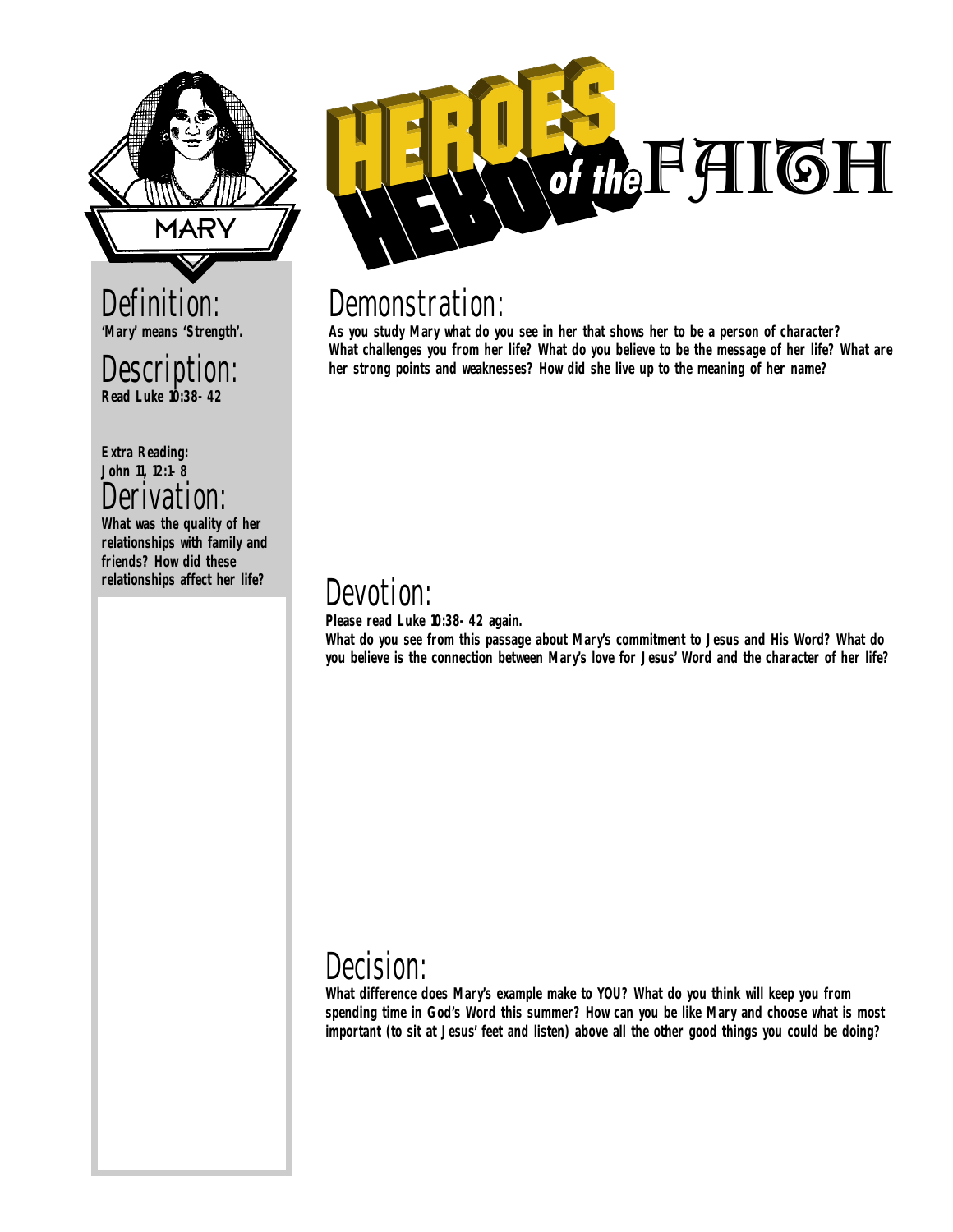

**'Daniel' means 'God has judged'.**

#### Description: **Read Daniel 1, 2,6**

**Extra Reading: Daniel 1-12; Ezekiel 14:14; 28:3**

## Derivation:

**What was the quality of his relationships with family and friends? How did these relationships affect his life?**



## Demonstration:

**As you study Daniel what do you see in him that shows him to be a person of character? What challenges you from his life? What do you believe to be the message of his life? What are his strong points and weaknesses? How did he live up to the meaning of his name?**

## Devotion:

**Please read Daniel 6 again.**

**What do you see from this passage about Daniel's commitment to pray? What do you believe is the connection between Daniel's devotion to prayer and the character of his life?**

## Decision:

**What difference does Daniel's example make to YOU? In looking at your summer do you believe that it will be important to spend regular consistent time in prayer? What can you do specifically to make sure you pray consistently this summer?**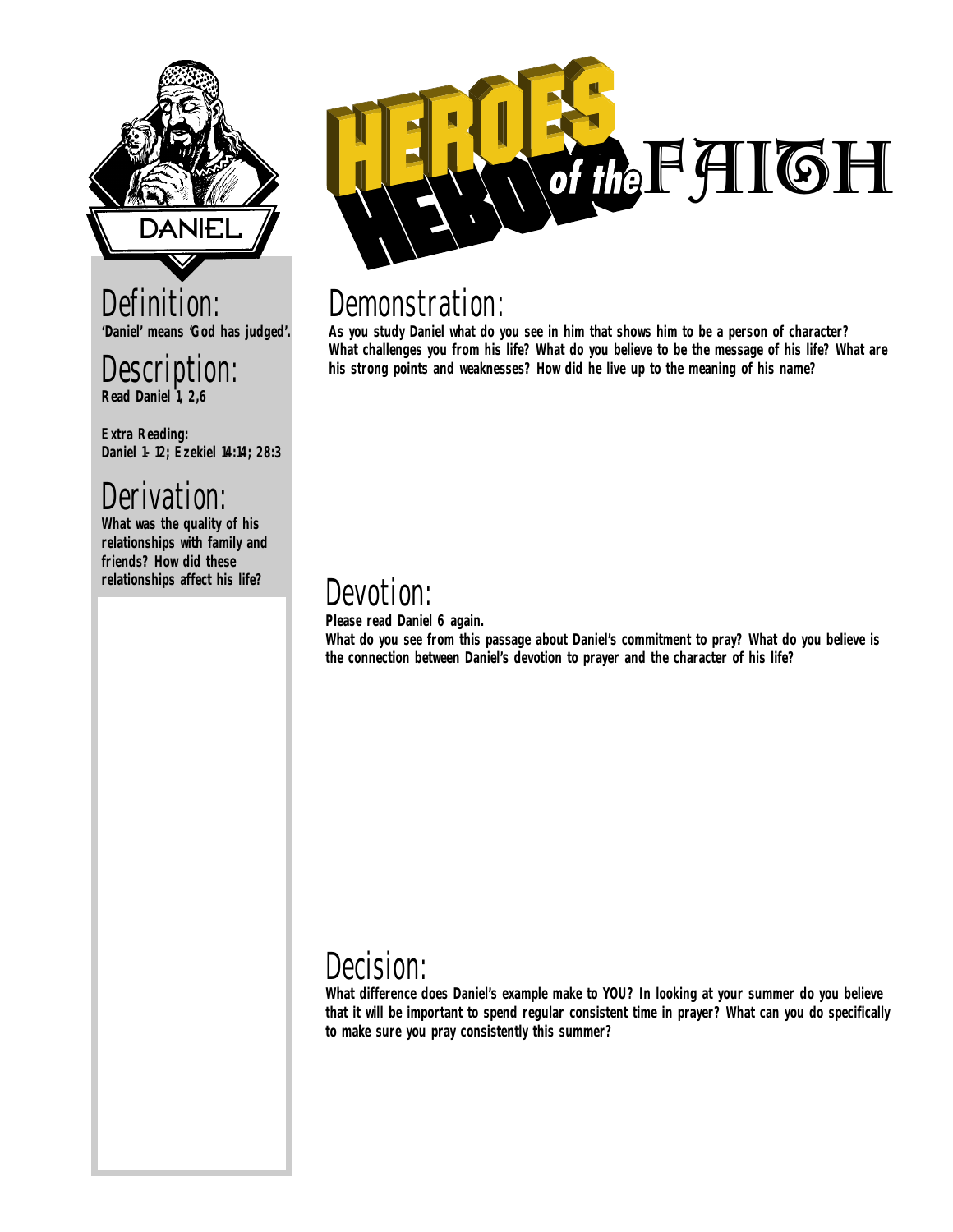

#### **Definit 'Hannah' means 'Grace '.**

#### Description: **Read I Samuel 1, 2:1-10**

**Extra Reading: I Samuel 2:18-21**

# Derivation:

**What was the quality of her relationships with family and friends? How did these relationships affect her life?**



## Demonstration:

**As you study Hannah what do you see in her that shows her to be a person of character? What challenges you from her life? What do you believe to be the message of her life? What are her strong points and weaknesses? How did she live up to the meaning of her name?**

## Devotion:

**Please read I Samuel 1 again.**

**What do you see from this passage about Hannah's reliance upon God in prayer? Hannah names her son Samuel (1 Samuel 1:20) which means 'Heard of God'. What was Samuel's commitment to prayer and how do you think Hannah's devotion to prayer affected Samuel's life? (see I Samuel 7:5-8; 8:6; 12:23; 15:11)**

## Decision:

**What difference does Hannah's example make to YOU? What do you desperately need to be praying to God about this summer? What characteristics of Hannah's prayer life do you want to make part of your own?**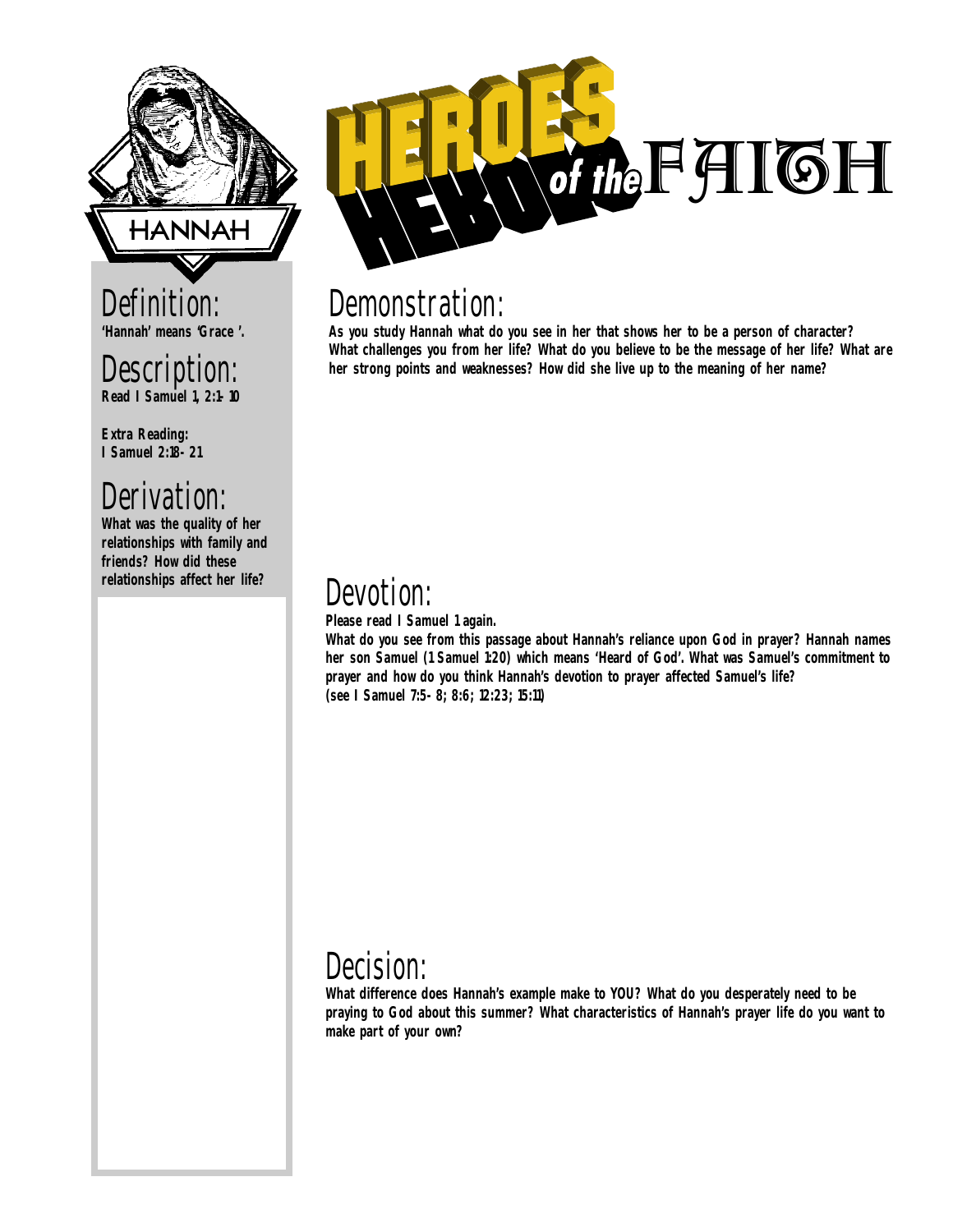

**'Barnabas' means 'Son of Encouragement'.**

#### escription:

**Read Acts 4:36,37; 9:26,27; 11:19-26; 15:36-41**

**Extra Reading: Acts 13-15; Colossians 4:10**

#### Derivation:

**What was the quality of his relationships with family and friends? How did these relationships affect his life?**



#### Demonstration:

**As you study Barnabas what do you see in him that shows him to be a person of character? What challenges you from his life? What do you believe to be the message of his life? What are his strong points and weaknesses? How did he live up to the meaning of his name?**

## Devotion:

**Please read Acts 9:26,27 and 15:36-41.**

**What do you see from these passages about Barnabas' commitment to others? Paul (Saul) wrote 13 books in the New Testament and Mark wrote the gospel of Mark; how important was Barnabas in their lives? What do you learn from Barnabas' devotion to fellowship?**

## Decision:

**What difference does Barnabas' example make to YOU? In looking at your summer do you believe that it will be important to spend regular consistent time with other believers? What can you do specifically to make sure you fellowship with those who follow Jesus this summer?**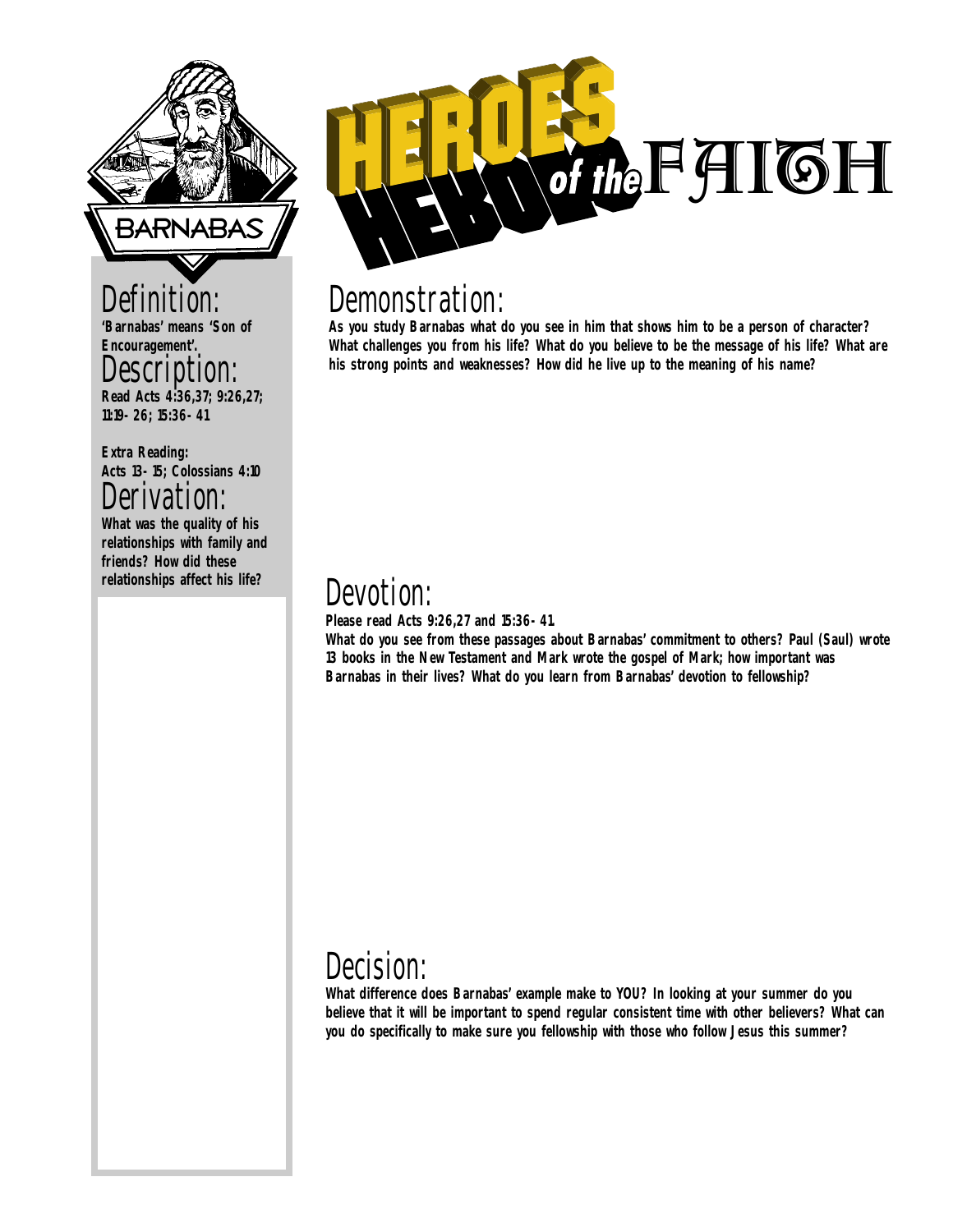

**'Ruth' means 'female companion'.**

# Description:

**Read Ruth 1-4**

**Extra Reading: Matthew 1:5**

## Derivation:

**What was the quality of her relationships with family and friends? How did these relationships affect her life?**



## Demonstration:

**As you study Ruth what do you see in her that shows her to be a person of character? What challenges you from her life? What do you believe to be the message of her life? What are her strong points and weaknesses? How did she live up to the meaning of her name?**

## Devotion:

**Please read Ruth 1 again.**

**What kind of commitment did Ruth make to her mother-in-law Naomi? Why did she make this commitment? How did God reward Ruth's faithfulness to Naomi and to Him? (see Ruth 2-4)**

# Decision:

**What difference does Ruth's example make to YOU? What do you think will keep you from spending time with God's people this summer? How can you be like Ruth and choose to meet with followers of Jesus even though it may cost you something? (What did it cost Ruth?)**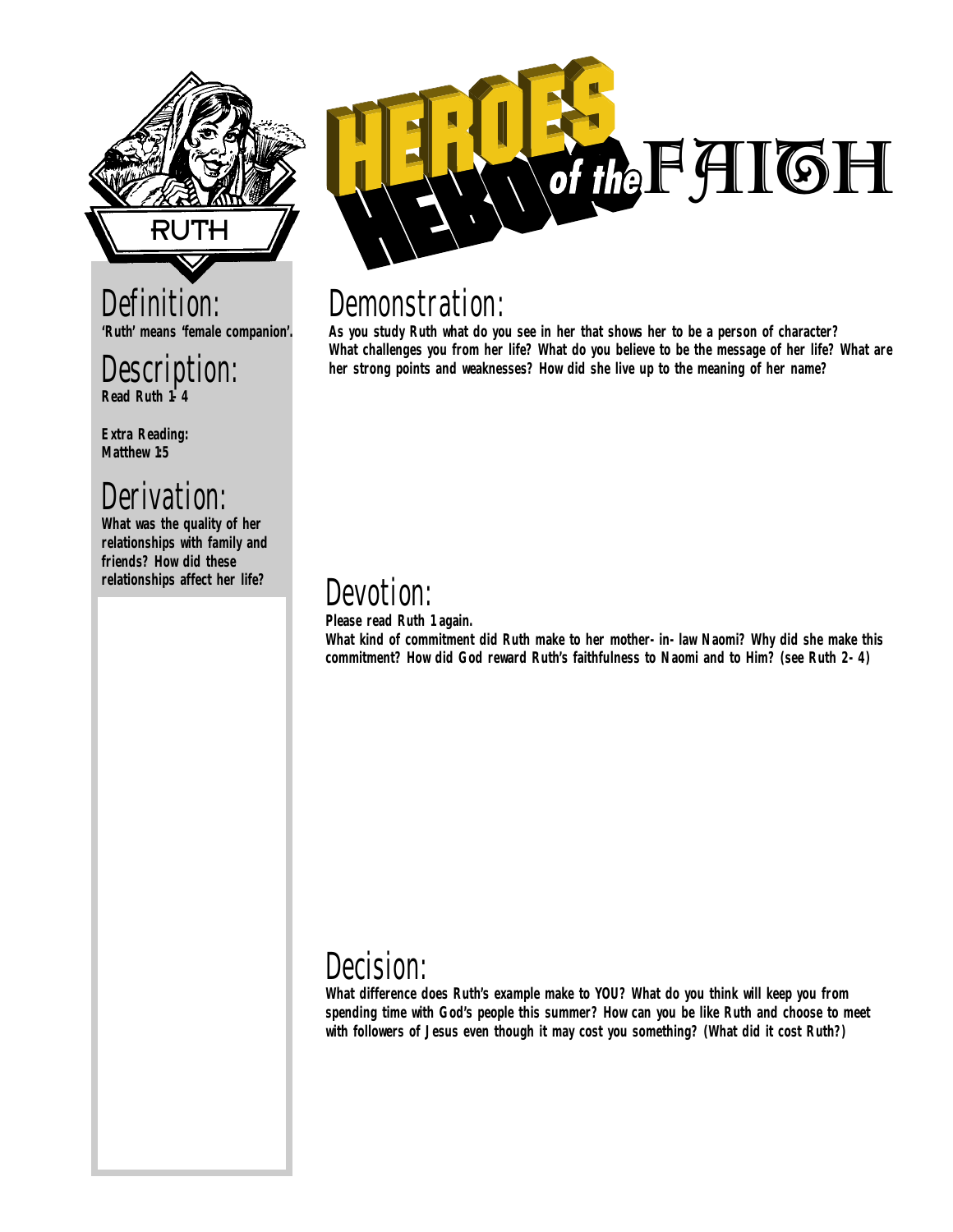

#### Definition: **'Philip' means 'Horse-lover'.**

## Description:

**Read Acts 8:1-8, 26-40; 21:8,9**

**Extra Reading: Acts 6:1-7**

## Derivation:

**What was the quality of his relationships with family and friends? How did these relationships affect his life?**



## Demonstration:

**As you study Phillip what do you see in him that shows him to be a person of character? What challenges you from his life? What do you believe to be the message of his life? What are his strong points and weaknesses? From Acts 21:8 what was Philip called and why?**

## Devotion:

**Please read Acts 8:1-8; 26-40**

**What do you see from these passages about Philip's commitment to share the message of Christ? What were the key elements that Philip used to share the good news about Jesus with the Ethiopian?**

## Decision:

**What difference does Philip's example make to YOU? Who can you share the good news about Jesus with this summer? What do you need to know to be more effective in sharing Christ?**